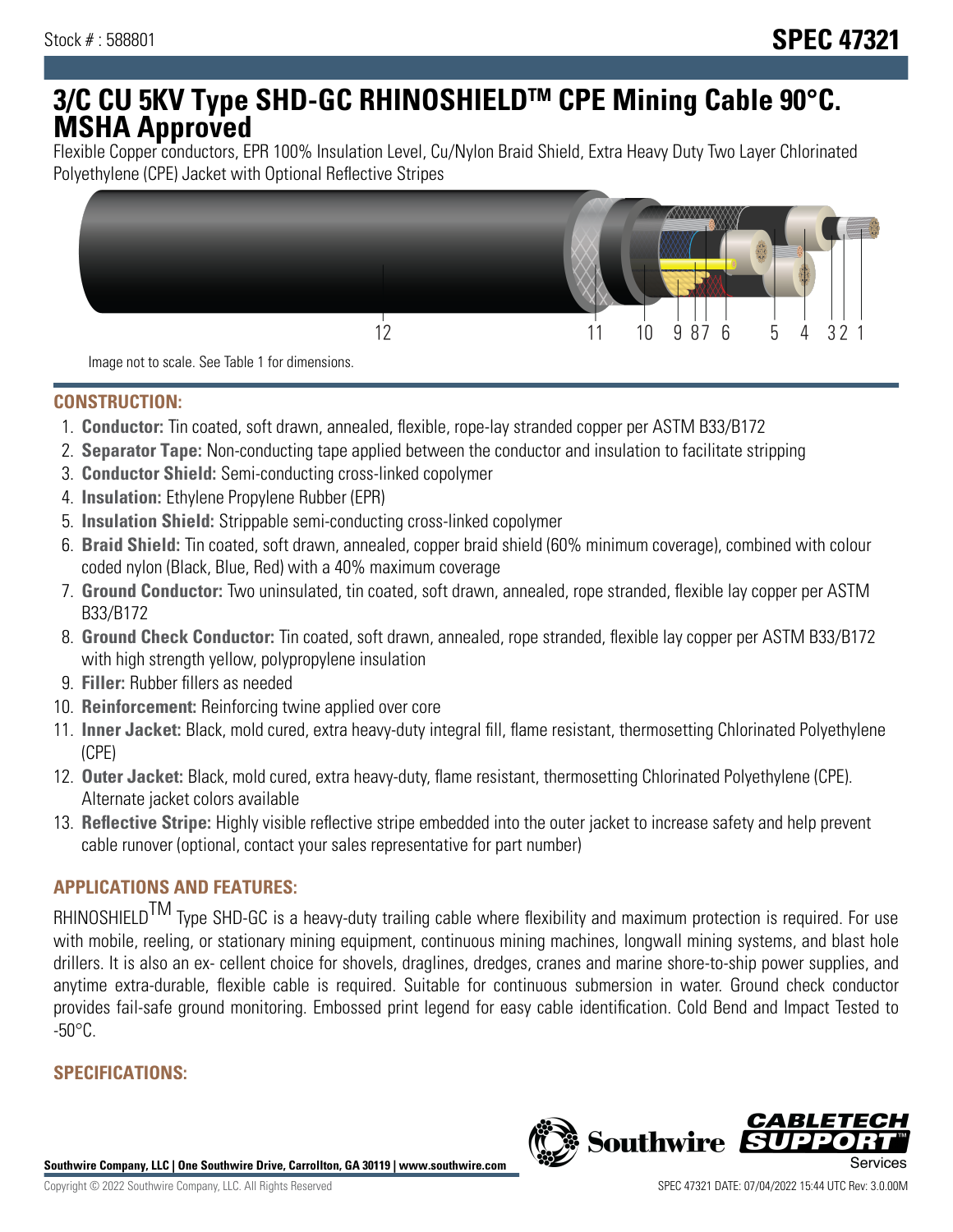- ASTM B33 Standard Specification for Tin-Coated Soft or Annealed Copper Wire
- ASTM B172 Standard Specification for Rope-Lay-Stranded Copper Conductors Having Bunch-Stranded Copper Conductors
- ICEA S-75-381 Portable and Power Feeder Cables for Use in Mines
- CSA Listed File # LL65300 FT1, FT4, FT5 CSA C22.2, No. 96 Portable Power Cables
- MSHA listed: passes MSHA flame test
- Meets or exceeds ICEA requirements as applicable for ICEA S-75-381/NEMA WC 58, ASTM B-3

# **SAMPLE PRINT LEGEND:**

SOUTHWIRE (R) RHINO<sup>TM</sup> BRAND CABLE # AWG CU 3/C EPR TYPE SHD-GC 5000V -50°C 90°C P-07-KA140005 MSHA

Southwire Company, LLC | One Southwire Drive, Carrollton, GA 30119 | www.southwire.com **Second Company, COVID Services**